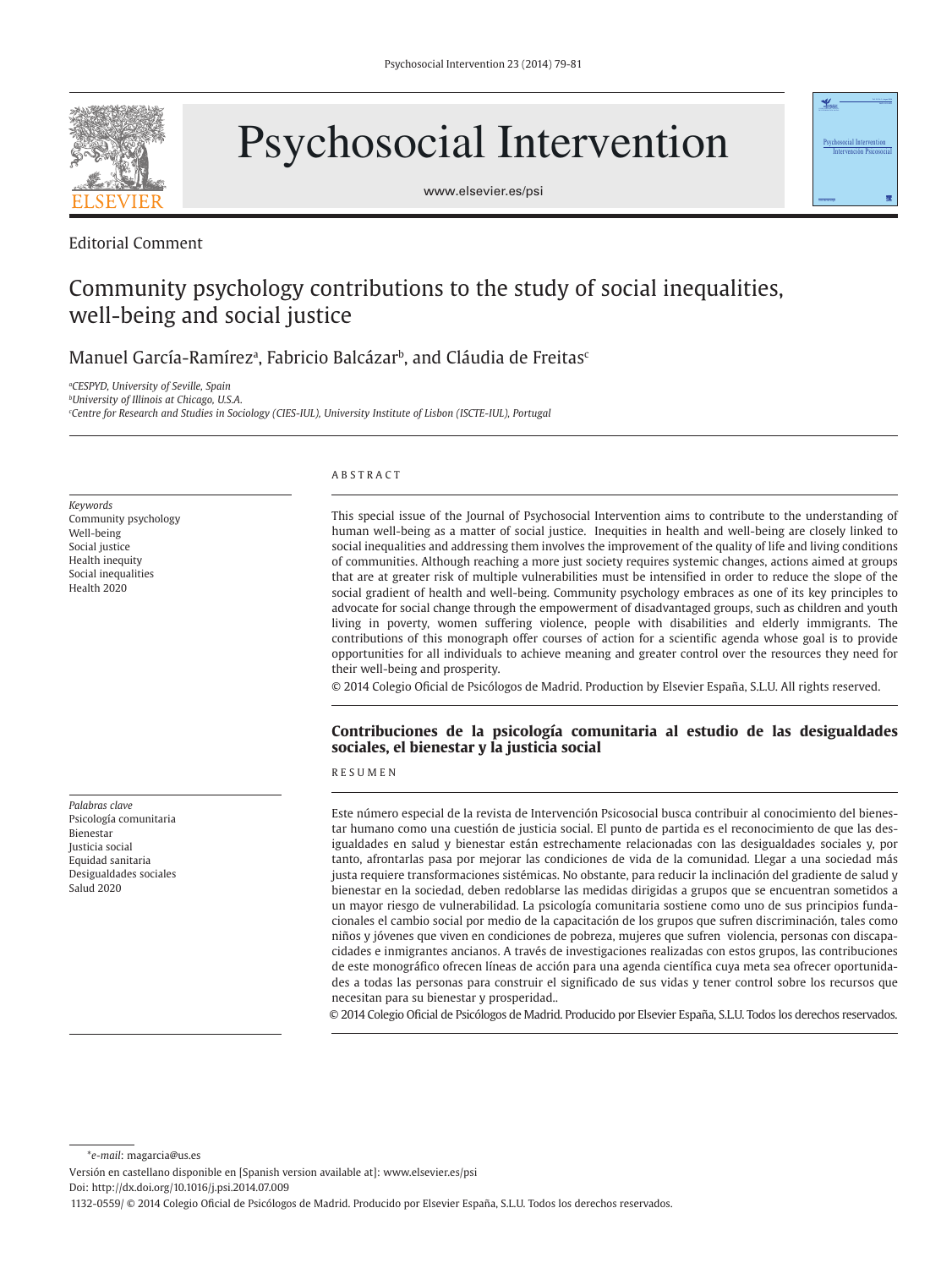The arrival of the twenty-first century has highlighted the magnitude of the challenges faced by those concerned with ensuring a dignified and prosperous life for all human beings. Major technological advances, rising mobility, recognition of human diversity, new family structures, new modes of production and labour market requirements, and increased life expectancy are just some of the transformations that have taken place in recent times. Many of these changes were inspired by the ambition to enhance the well-being and thriving of mankind, but paradoxically they have led to an unprecedented increase in many inequities.

The global economic stagnation has plunged the West into a crisis that has dragged it into abandoning many of the values of social justice and human rights on which it was based. High population mobility, for example, is not only an expression of people's desire to broaden their horizons by moving into other cultures and societies. Unfortunately, it reflects the drama of millions of people who are fleeing extreme poverty, war, and persecution. The arrival of new immigrants enriches societies in which they settle, both culturally and economically. However, migrants are often treated unfairly and relegated to occupy the lowest strata in their new society. This recent wave of global migration is one of the most evident expressions of the huge number of people living under hazardous conditions that are without access to shelter, income, food, education, and healthcare. Ethnic minorities, persons with disabilities, infants and youths, women, and the elderly are the groups who are most at risk (Ingleby, 2012). For example, in the European Union (EU), which is home to 10 million Roma people, there are countries where 80% of the individuals with this minority background live in extreme poverty. Moreover, their life expectancy is 15 years lower than the lowest quintile of their countries of residency (Hajioff & McKee, 2012). Another example concerns youth unemployment. In 2009, 21% of the youth in the EU were unemployed. These figures rise up to 55% in countries like Spain (INE, 2014). A final example concerns the cost of intimate partner violence in USA, which according to the United Nations exceeds \$5.8 billion each year, \$4.1 billion of which regards the costs of providing direct medical and mental health services (NCAVD, 2014). Increased life expectancy combined with reduced fertility and increased diseases and psychosocial problems linked to poverty are challenging one of the pillars of the welfare state: universal health coverage (Legido-Quigley et al., 2013). In short, one of the most complex challenges we face in the twentyfirst century is the struggle against the inequities increasingly experienced by human beings.

The foundational target of the Health 2020, the WHO European policy framework for the 21st century is "to significantly improve the health and well-being of populations, reduce health inequalities, strengthen public health, and ensure people-centered health systems that are universal, equitable, sustainable, and of high quality" (WHO, 2012 p. 1). To achieve this goal, Marmot and Bell (2012) state that society needs to: (a) give every child the best start in life; (2) provide all people – children, youth, adults, and elderly – the maximum capacity and opportunity to take control of their lives; (3) provide fairly-paid jobs for all; (4) ensure healthy living standards for all; (5) create and develop healthy communities; and (6) strengthen the impact of disease prevention and health promotion programs. These social challenges proposed by health and social scientists alike call for the emergence of a new paradigm that can equip them, as well as practitioners on the ground, with new methods and new ways of service delivery. So far, dominant models have sought stable and lasting answers to problems that are predictable and constant. However, the nature of health inequities has led the scientific community to realize that the real challenge lies in overcoming specific circumstances or conditions which impact each other and change over time, putting those who are already vulnerable at higher risk. Indeed, understanding the nature of the problems associated

with inequities in health and well-being implies a radical change in the way we approach this challenge (Murray, Grice, & Mulgan, 2010; Rittel & Webber, 1973).

Community psychology is prepared to address it because one of its founding principles lies in promoting social change through the empowerment of disadvantaged groups (Martín-Baró, 1996). In addition, community psychology addresses social inequalities from an ecological perspective, focusing on the underlying power dynamics that characterize human relationships. From this perspective, well-being is understood as a personal and social process achieved through the simultaneous and balanced satisfaction of personal, relational, and community needs by members of all groups. It is a contextual process inspired by community values and principles that guide our actions towards a desired state of affairs. The values of self-determination, personal growth and health guide the attainment of personal needs (e.g., control, autonomy). Relational needs (e.g., identity, connection, acceptance, mutual accountability) are directed by the values of respect for human diversity, and personal and democratic participation in social networks. At the community level, the need for a sense of community, economic security, access to social, and health services are inspired by values of social justice (Nelson & Prilleltensky, 2005). Consequently, wellbeing is intrinsically linked to power. Power refers to having access to material and psychosocial resources, as well as to a system of social regulation, that allows for the opportunity and the ability to attain well-being. Access to power is determined by social and historical circumstances, and structural (e.g., social class, gender, and ethnicity) as well as personal factors (e.g., training, skills). Although, ideally, power is directed at obtaining well-being, some groups wield it to acquire privileges over others. Assuming this orientation, community psychology provides a useful framework to contribute to the study of inequities in health and wellness (Prilleltensky, 2011) by seeking to identify, analyse, and transform the conditions that legitimize and support a *status quo* in which asymmetrical relations between groups are naturalized (Nelson, 2013).

In this special issue, the contributions by Genkova, Trickett, Birman, and Vinokurov and by Sabina, Cuevas, and Lannen help us to understand the subtle inequities suffered by immigrants when accessing resources for their well-being and healthcare. Genkova and colleagues describe the migrant transition of elder Russian migrants in the United States. This group is privileged with a refugee status, with a high economic position and high educational level. There are also some legal regulations that give them special benefits. However, the current anti-immigrant sentiment that dominates American society and their difficulties to adapt to new norms and values and to learning a new language expose them to situations of discrimination and inequity. The study also shows how the dominant perspective in the study of acculturation has hidden these inequities by relating well-being with integration – as biculturalism. It is well assumed that to be an accepted and recognized member of the social fabric in the host society, newcomers have to develop co-equal competences in the heritage and the host cultures. However, elders who participated in the study enjoy well-being in different domains of life using different acculturative resources according to their expectations, capabilities, and opportunities. The study thus illustrates that overcoming inequities in health and well-being goes together with designing public policies which are capable of recognizing and legitimizing new citizens, without imposing acculturative strategies.

The contribution of Sabina and colleagues addresses help-seeking inequities among Latina women experiencing interpersonal violence in the United States. Their study shows how sociocultural factors and immigration status play a fundamental role in the likelihood of these women demanding support. This probability is diminished if they do not expect to get effective help. Their results emphasize, once again, the importance of public services which must be sensitive to the